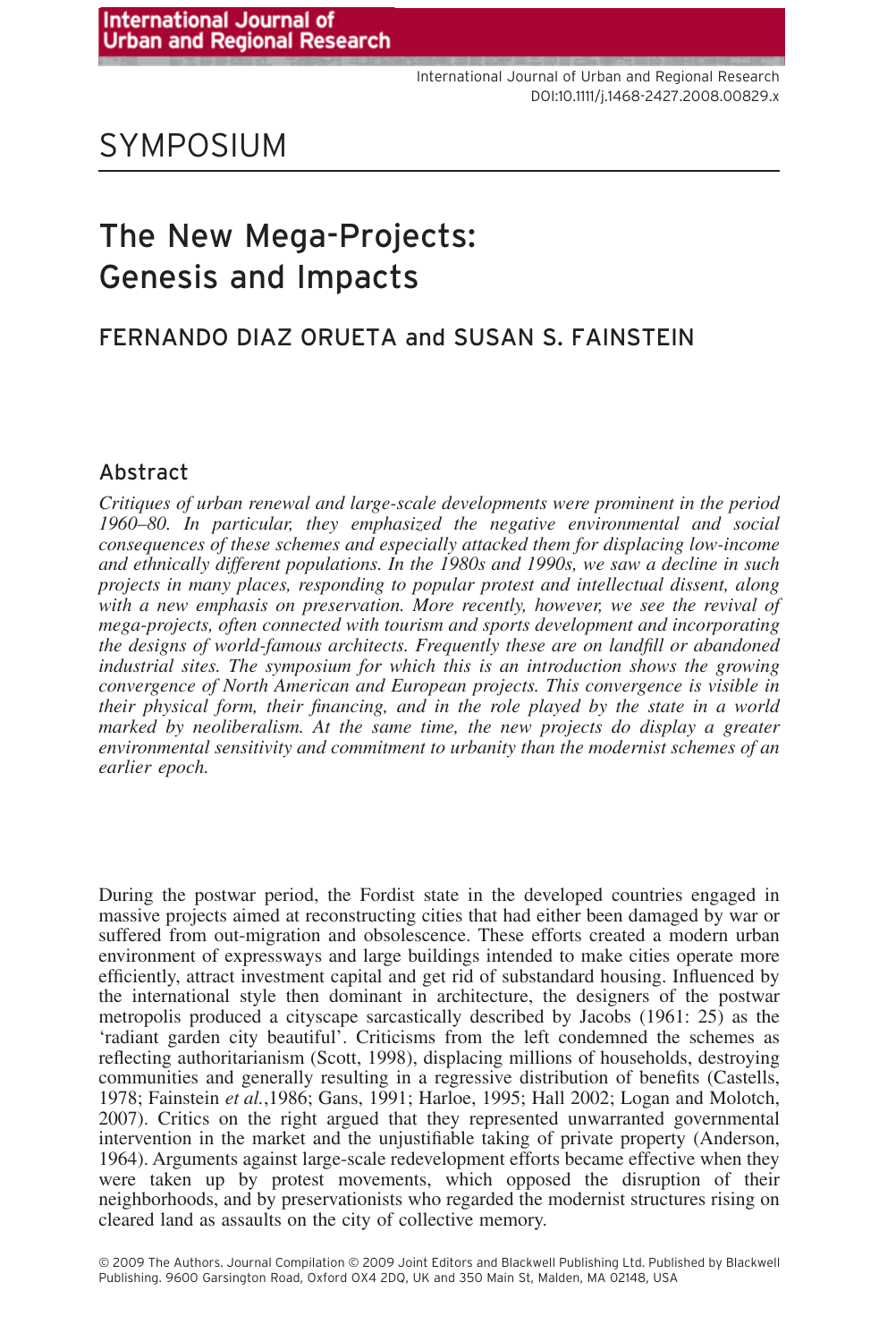The urban movements of the 1960s and 1970s, along with fiscal constraints on governments and the move toward decentralization and small government associated with neoliberalism, led to a pause (although by no means a halt) in large, ambitious projects (Altshuler and Luberoff, 2003). In the present millennium, however, we are seeing hosts of new mega-projects around the world.<sup>1</sup> In the developed countries they typically differ from their predecessors in that they minimize displacement through being located on obsolete industrial and port lands rather than intruding into residential areas. Recent European examples like the Bilbao Guggenheim Museum and the area surrounding it, located in the old industrial district of Abandoibarra, confirm this trend (Del Cerro, 2007). Consequently they do not stimulate the resistance engendered by earlier slum clearance efforts. In parts of the developing world (Lungo, 2002; Shatkin, 2008), however, especially in China (Centre on Housing Rights and Evictions, 2007: 68), they involve the kinds of massive uprooting that occurred in the United States, and to a lesser extent, in Europe, during the Fordist era. $2$ 

#### Characterizing the new mega-projects

The term mega-project is nowadays most often taken to refer to two major types of scheme<sup>3</sup> — on the one hand, one based on the construction of a huge edifice with strong symbolic significance (e.g. certain flagship museums; see Hamnett and Shoval, 2003); and on the other, a larger scheme with complex contents (mixed residential uses, service industries, shared facilities, new transport facilities, etc.). In this symposium we intend the term 'new' to have a neutral meaning  $-$  i.e. recent  $-$  and do not assume that contemporary projects are necessarily different in aims and consequences from previous ones. Rather, these case studies respond to the perception that there has been a recent wave of large schemes within major cities. The purpose of the investigations is to reveal the character of these projects and determine the extent to which they represent a changed approach from those that preceded them.

As noted above, these projects tend to be in locations which, as a consequence of urban restructuring, have lost their previous uses but have potential to be once again profitable within the post-Fordist urban economy (Rodríguez *et al.*, 2001: 417). They are generally developed within the context of public-private partnerships, are frequently mixed-use, and cater to the needs of office-based businesses and tourism and leisure services. The introduction of new methods of financing, with greater collaboration between the public and private sectors, is an important distinctive element.

In this context it is important to analyze the role played by the state. Brenner and Theodore (2004) suggest that the neoliberal national state favors the creation of the necessary framework (legal, political, economic, etc.) to facilitate and encourage big urban projects at the same time as promoting new, decentralized forms of governance and market-led development. According to Brenner (2004), the state at various levels acts to facilitate private sector activity rather than itself acting as developer. Whether or not we can regard this as a general rule, however, is open to debate, given that, as can be seen

- 1 Erik Swyngedouw *et al.* (2004) analyze large-scale European urban development projects in the context of neoliberal urban policies.
- 2 The Centre on Housing Rights and Evictions (COHRE, 2008) predicted that when the Olympic Games started in Beijing in August 2008, one and a half million people would have been forcibly removed from their dwellings. According to the same source, for the 1988 Seoul Olympic Games the number of people obliged to leave their homes reached 720,000.
- 3 The new mega-projects have not meant the disappearance of the old kind of big infrastructure constructions (electricity generating plants, dams and reservoirs, river diversions, etc.), which are also profoundly linked to urban development, albeit from another viewpoint. These, together with express highways, high-speed trains and tunnels through natural barriers to connect urban areas (Naredo, 2006) have been significant components of the current territorial development model.

© 2009 The Authors. Journal Compilation © 2009 Joint Editors and Blackwell Publishing Ltd.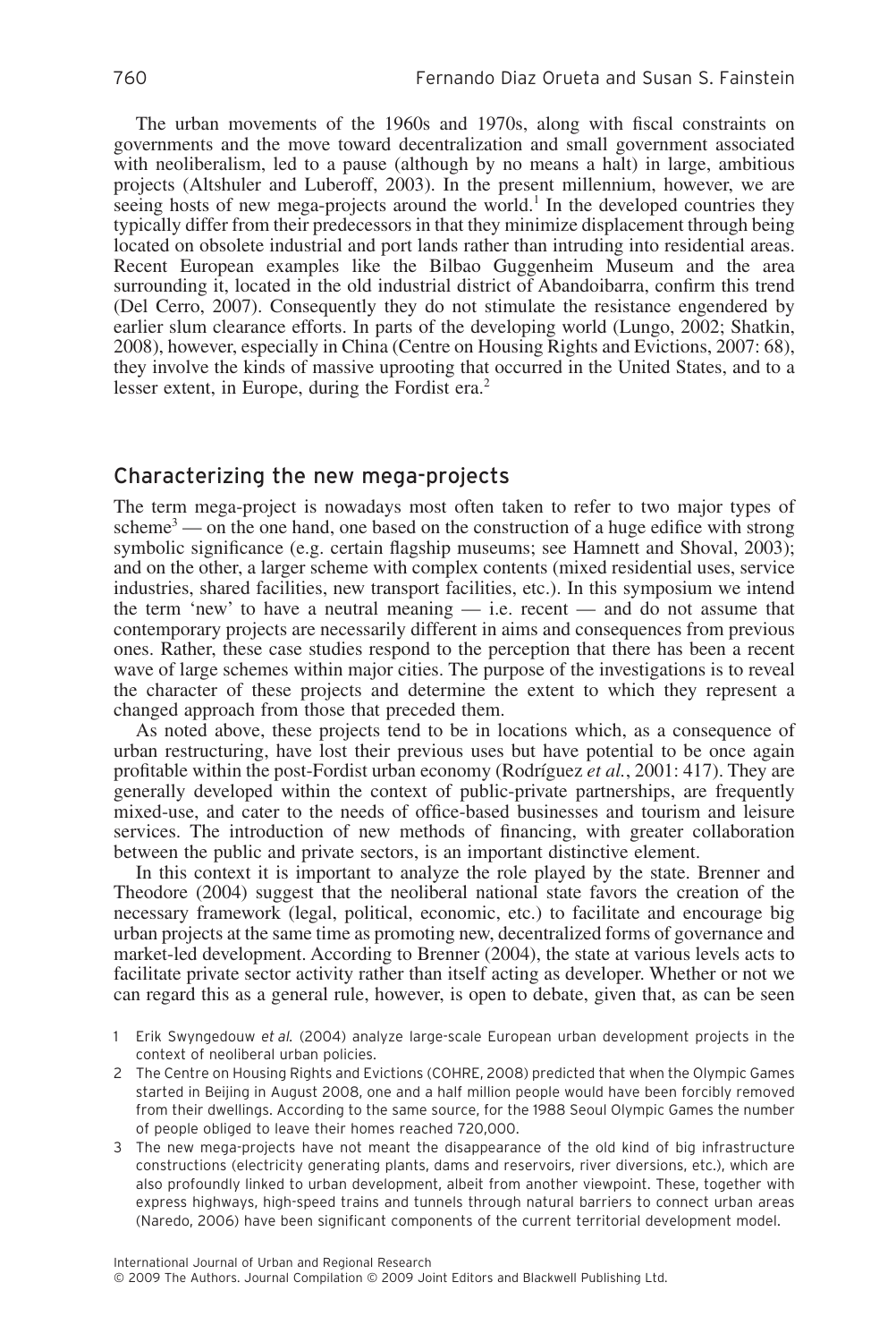in several of the articles in this symposium, the state's role is so different from one case to another that to ascribe a fixed nature to it is problematic. In any event, it seems clear that the recent planning agenda is oriented towards growth and competition rather than the removal of slums and blight (Swyngedouw *et al.*, 2004) and the commodification of culture has become a fundamental factor of urban appeal for the construction of an identity that can be marketed (Hoffman *et al.*, 2003).

Depending on the type of operation, the new generation of mega-projects can be included in one or more of the following categories:

- Regeneration of waterfronts
- Recovery of old manufacturing and warehouse zones<sup>4</sup>
- Construction of new transport infrastructures or the extension of existing ones
- Renovation of historic city districts, usually to meet the special consumer demands of middle- and upper-class sectors (Zukin, 1998; Lourés, 2001).

In all cases, it is essential to have widespread social and political support, or at least indifference, for these grand schemes to prosper. Their magnitude and consequent effect on large areas of the city, their enormous economic cost and their massive environmental impact could create civic mistrust. Nevertheless, as indicated above, movements against these kinds of operation, although not wholly absent (Díaz Orueta, 2007), are not as intense as those of decades ago. In many cases, as suggested by Lehrer and Laidley in their article in this issue, the project is successfully marketed as promoting economic development from which all will benefit. The extent to which public funds are diverted from schemes that might more greatly benefit most people is obscured, and since relatively few people are directly injured, it is difficult to mobilize opposition. This is particularly the case when subsidies to developers are provided off-budget in the form of tax forgiveness.

This symposium does not consider the mega-projects of East Asia, Latin America and the Middle East (see inter alia, Lourés, 1997; Duhau, 2001; Lungo, 2002; Shatkin, 2008). In those areas as well, renewal of central districts, transformation of old industrial and port zones, and new urban transport facilities have become regular components of the most recent urban agenda. However, while many of these projects physically resemble those in developed countries, their political and economic contexts are radically different. The cases examined here occur in democratic polities with a history of controversy over development programs. Even the most prosperous of them suffered population loss and economic decline in the not too distant past, and their governing bodies regard mega-projects as a means of confronting the threat of global competition. In contrast, for places like Shanghai and Dubai giant construction schemes are seen to symbolize their rise to power rather than being regarded as defensive actions. Thus, these cases in other parts of the world should be considered specifically, and investigations of them need to reveal whether the concepts and models generated within North America and Europe are appropriate. The research questions need to be reformulated according to the different nature of urban processes elsewhere: What are the specific forms of collaboration between the public and the private sectors and what is the role played by foreign investment? What forms of local action exist in contexts where the state is weak and does not assume the leadership of these projects? Or, quite the opposite, what instruments are available to local communities when the state, as in China or Singapore, is a hegemonic actor? Analyzing all these factors, including the different meaning of urban planning practice, will become crucial for urban research in the course of coming years.

<sup>4</sup> In both the current and former cases, urban complexes include residential developments and, to a greater or lesser degree, office buildings, hotels, shopping malls, convention centers, museums, etc.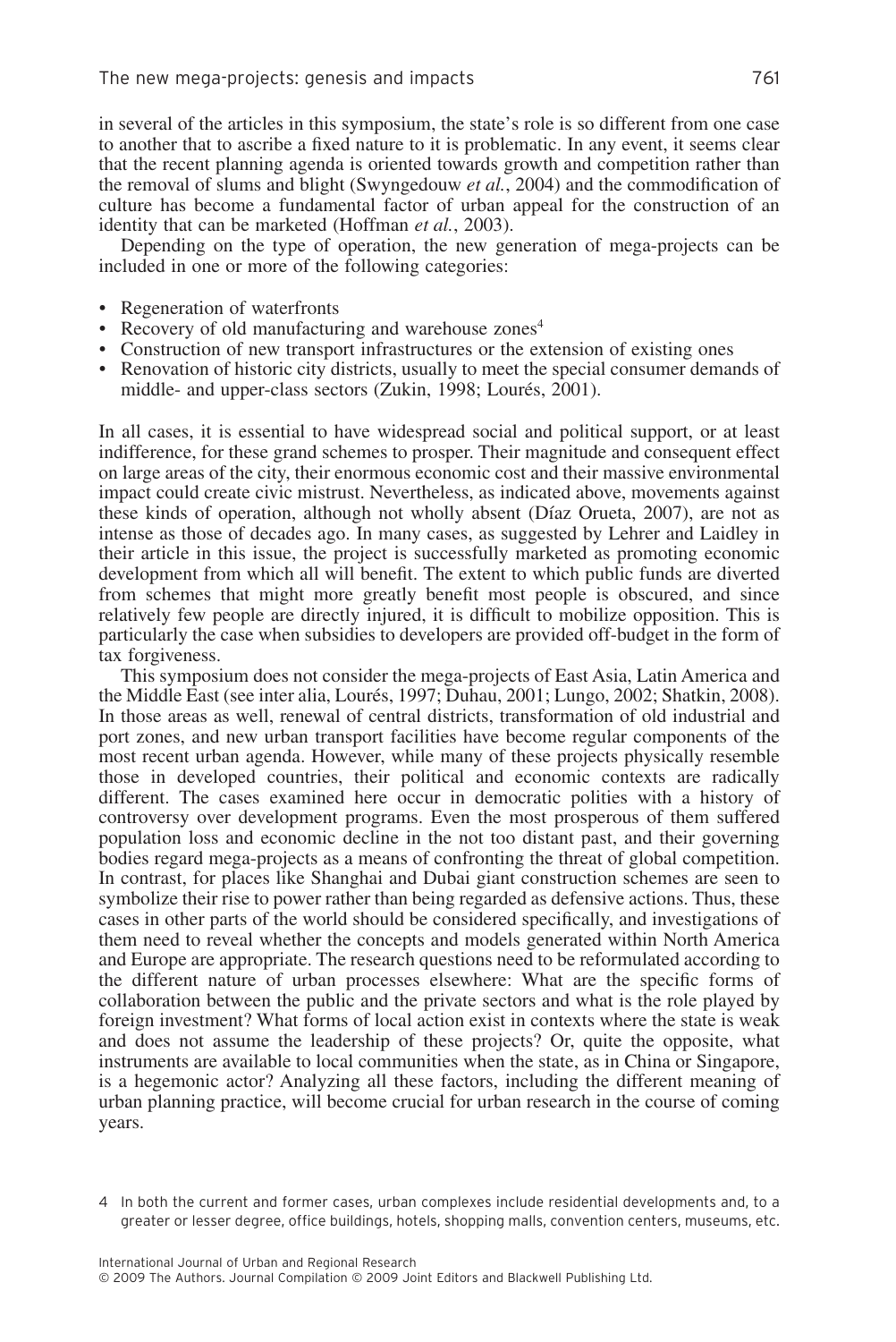#### Symposium content

This forum addresses the question of how much the new projects resemble earlier ones, the processes by which they are instituted, their impact on city form, and the distribution of benefits arising from them. Given the changing demographics and restructured economic bases of many cities in the current era, we expect to find spatial restructuring. To the extent that this restructuring is guided by deliberate planning and takes the form of massive projects built in a short period of time, we would like to know if planners have learned from past experience and absorbed the arguments of their critics. Is there greater eliciting of local knowledge, more commitment to affordable housing, enhanced sensitivity to good design than in the past? Or are we seeing the same old top-down planning for the benefit of developers and business interests? Do all the projects adhere to the same model or are there significant differences among them, depending on the government's degree of social commitment or the country's level of development?

Three of the symposium articles (by Lehrer and Laidley, Fainstein, and Haila) focus on mega-projects promoted in cities in Canada, the USA and Western Europe. The fourth, by Bezmez, analyzes the city of Istanbul, an extremely interesting example, showing the difficulties encountered in trying to carry out a global restructuring of the Golden Horn. All the articles concern 'new generation' mega-projects, involving not just an extensive variety of uses but also, one way or another, new methods of marketing and financing and, except in Istanbul, new forms of public-private sector collaboration.

In addressing the issues raised above, the articles indicate that the dominant discourse in the American and Western European cases links the goal of economic revitalization to the promotion of social and environmental objectives. Rhetorically at least, there is a greater sensitivity to such concerns than in the earlier generation of projects. This approach is clearly apparent in the schemes analyzed by Fainstein (2008, this issue) in New York, London and Amsterdam, and in Lehrer and Laidley's (2008, this issue) investigation of waterfront redevelopment in Toronto. In all these instances promises to construct social housing or offers of major environmental improvements are intended to 'sweeten' the scheme as a whole.

Lehrer and Laidley consider Toronto to exemplify the new generation of megaprojects. They describe a big project involving a wide range of commercial functions, oriented towards tourism, leisure and consumption. They show how such a project is depoliticized. The sponsors' objective is to present the urban transformation as beneficial for all social groups, and the project's advocates are able to use the specified social benefits as a legitimation device. The improvements will provide something for everybody, so it makes no sense to oppose their implementation. Even though the principal beneficiaries are developers and business firms, the provision of amenities and some social housing allows supporters of the project to claim that they are concerned with local communities. In this way, they are responding to the criticism of the earlier generation of mega-projects that rode roughshod over neighborhoods. Viewed in this light, Toronto becomes more of a competitive city on the basis of growing social consensus about objectives presented as favorable for voters as a whole, breaking any possible resistance that might arise.

In Toronto the restructuring process was initially linked to the city's ultimately failed bid for the 2008 Olympic Games.<sup>5</sup> In the preparations made to support this candidature, essential aspects of what would become the new waterfront development could already be seen, not just in the physical sense, in the specific plans for the relevant district of the city, but also in the new decision-making structure, in which the private sector took precedence — a new structure that reinforced social inequality in the city.

<sup>5</sup> Many cities, often referring to the transformation of Barcelona before the 1992 Olympics, have used major sporting events as the goad for large projects. This has especially been the case for the 2012 London Olympics, which are regarded as the foundation for the Stratford City scheme (see Fainstein's article in this issue and Newman, 2007).

<sup>© 2009</sup> The Authors. Journal Compilation © 2009 Joint Editors and Blackwell Publishing Ltd.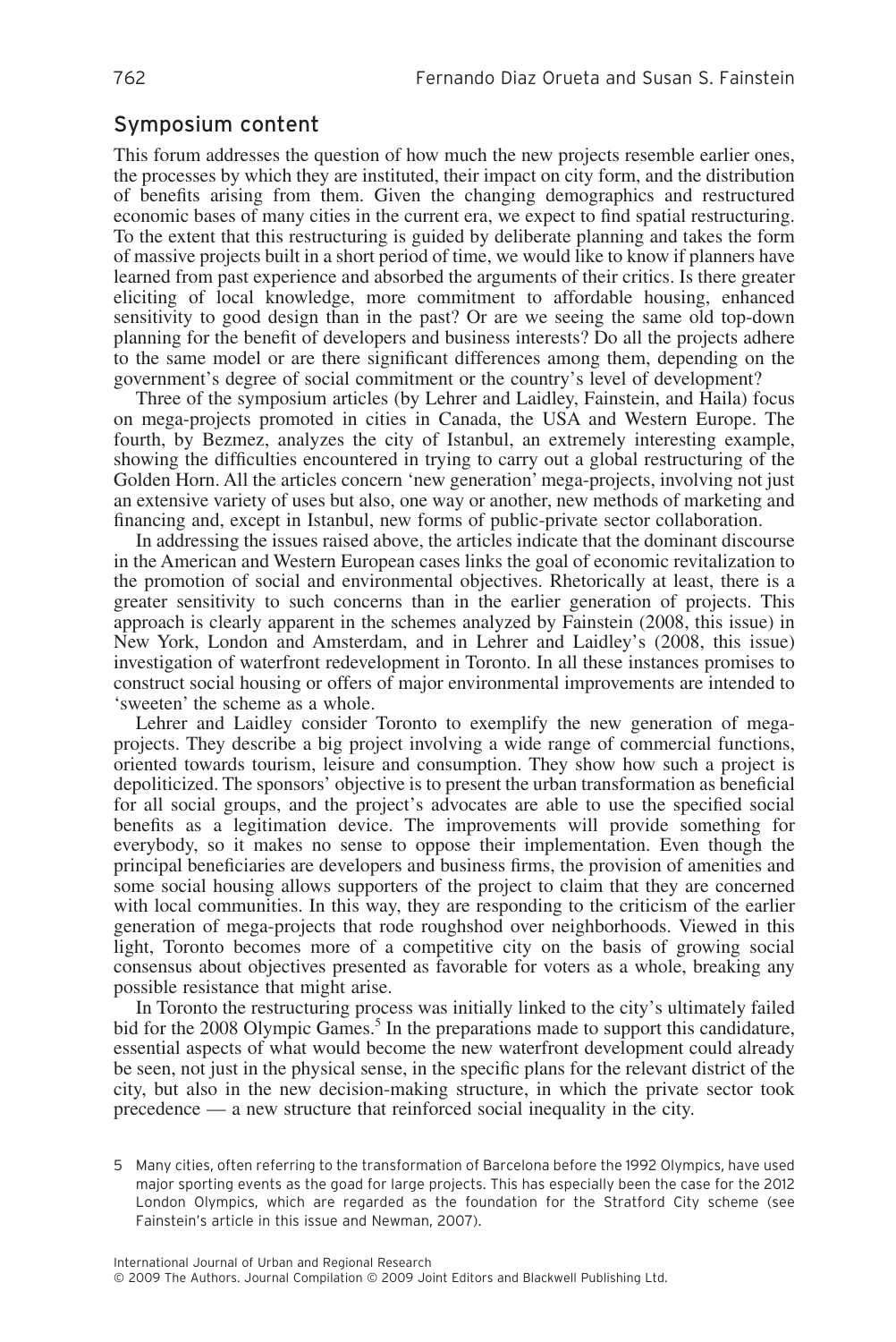Fainstein's text is a comparative analysis of New York, London and Amsterdam, in terms of a number of major mega-projects (Atlantic Yards in New York, Stratford City within London's Thames Gateway, and Amsterdam South). Fainstein emphasizes the importance of bearing in mind the economic, historical and other peculiarities of each place when evaluating new mega-projects. Taking each example in its context and looking at the results, it is possible to assess the extent to which each contributes to progress towards justice/equality among citizens. Fainstein thus shares a concern also expressed by Lehrer and Laidley.

The Atlantic Yards project in New York was proposed by an external developer. It has caused major controversy, giving rise to divisions based on race and class. Fainstein analyzes the workings of the public-private partnership and the way the city and state authorities display obvious reluctance to initiate projects without developers already committed. The central importance of the environmental problems arising from the project is also discussed in the article.

Unlike in New York, planning in London is a responsibility of the central UK government, which thus has become involved in the Thames Gateway project, the biggest urban development in Europe over the next few years. Supposedly it will promote sustainable communities and the decentralization of business from the City eastwards, creating a city-region with multiple centers. Given the magnitude of the overall project, Fainstein focuses on analyzing one of the schemes, Stratford City. In this example, unlike Atlantic Yards, the process required the selection of a developer from among various bidders who answered a government-generated request for proposals, rather than a response from the public sector to the developer's proposal. It would seem that a number of measures were taken to reduce the risk of gentrification. Opposition was muted compared to past occasions, although on the other hand the process did not encourage intense social participation.

In Amsterdam, as in London, the national government plays an important role in guiding city planning. This is combined with greater local authority power than in London, with consequent impact on the implementation of projects. The developments begun in the south part of the city are an attempt to improve the content of older projects, making the relevant areas more socially and functionally diverse. The Amsterdam South Axis is also an effort to change the character of the inner city, seen no longer as the main center of production but instead as that of tourism, entertainment and small businesses. As in Stratford, no major social opposition is apparent, although citizen participation in the planning process was not strongly encouraged.

Together, the mega-projects studied by Fainstein display an increasing convergence of the North American and European approaches to government participation in city construction. Public-private sector collaboration and an orientation towards competition and the market appear in the European cases analyzed, albeit still with a greater commitment to seeking equality and with stronger state intervention. In London and Amsterdam, where some of the old social-democratic ethos still survives, more is required of the developers than in New York. Direct public contribution to social housing and employment in the projects studied in the two European cities is still important. However, as such investment depends on the profitability of the overall project, it can never be its dominant purpose. In this respect the new mega-projects more closely resemble American ones of the postwar period than the social housing efforts characteristic of Europe at that earlier time.

The third article, written by Haila (2008, this issue), also focuses on an analysis of a European city, Helsinki, and, more specifically, on the most important urban development project of recent years in Finland, the Kamppi Center. This project also involves a public-private sector partnership, but the state is not in charge, it is just another participant. Haila adopts a different approach to studying mega-projects, focusing on the contracts and the property rights of the project. A number of contracts in relation to development rights and landed properties, made before the start of the project, had a major impact on the scheme's genesis and subsequent development. She emphasizes the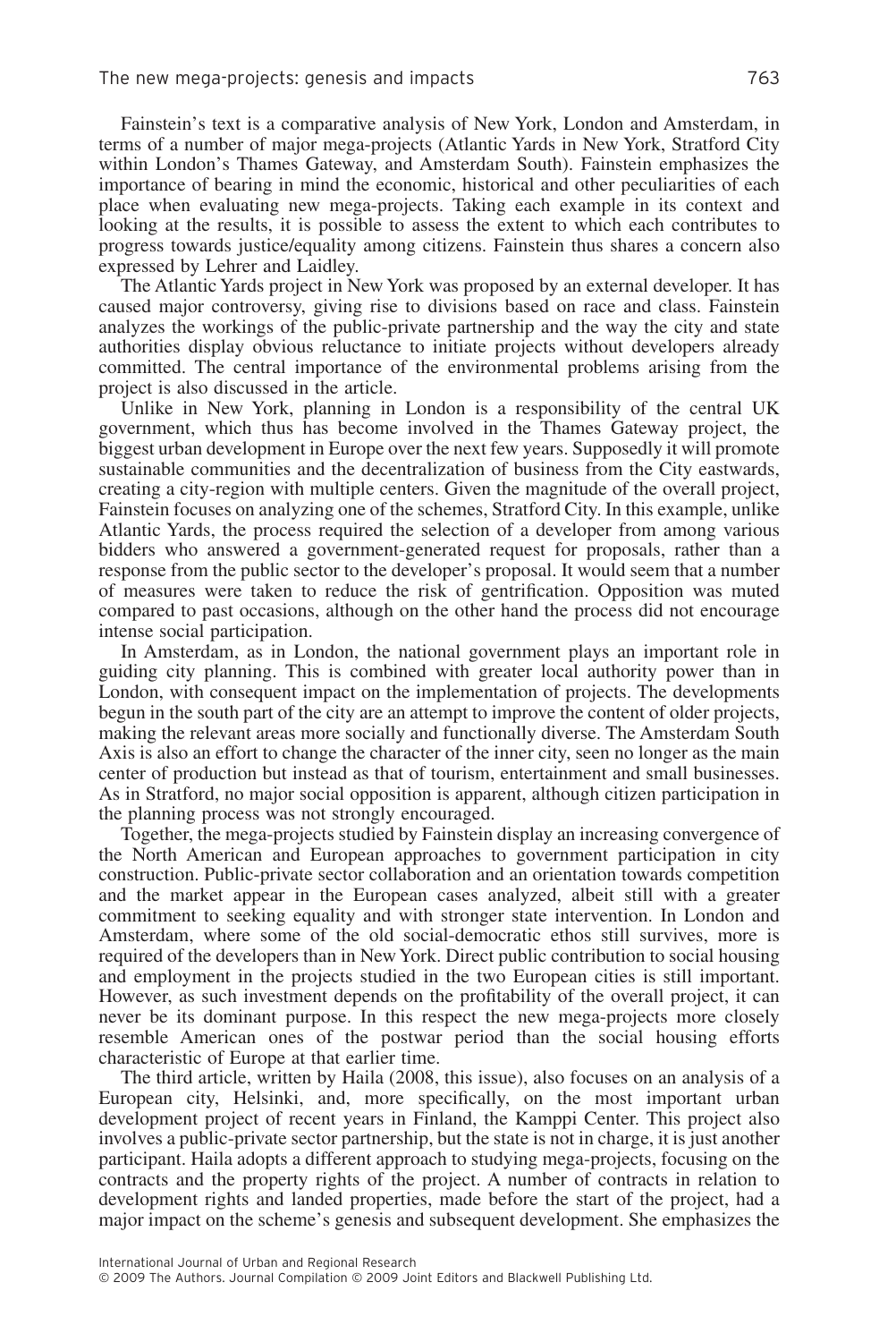importance of looking at these aspects, frequently forgotten in analyses of urban megaprojects. She is thus describing a process of creating and distributing rights (see Swyngedouw *et al.*, 2004), of legitimizing the ownership model. Haila's analysis of follow-up contracts demonstrates how property rights are constantly being transformed. Even though the project was not governed by ordinary planning rules, it still involved forms of regulation. As Haila shows, the effect of regulation by contract instead of by town planning reflects an increasing conviction that rights are defined, fixed and attached to the property. The Kamppi Center introduces and consolidates a new way of thinking about cities in Finland. The focus brought to bear by Haila, used to analyze other cities, would reveal a great amount of valuable information for understanding the urban implications of such schemes.

Finally, the article by Bezmez (2008, this issue) about Istanbul deals with a reality quite distinct from that reflected in recent studies of mega-projects, usually focused on cities in the developed world. This Turkish example points to the wide range of models adopted by different cities in their interrelationship with global forces. As in Toronto, this case is about the renovation of a waterfront, that of Haliç (The Golden Horn), in regard to which plans have existed for as long as two decades to convert it into a consumer zone. Yet, the particulars of the case differ significantly from Toronto — and from the projects described in the other articles as well.

Some points of reference normally used in analyzing mega-projects lose part of their meaning here. For example, the overriding of planning principles or substituting new regulations (Helsinki) are irrelevant to an urban development process in which planning has never been fundamental. Then again, the supposed 'concessions' on social issues and the environment made in other cities to make mega-projects more socially acceptable are also irrelevant in a place where numerous buildings were knocked down without any social participation whatsoever. In Istanbul civil society is much less strong than in many Western cities, and thus there is less resistance to urban projects that are very aggressive from a social or environmental perspective.

Bezmez analyzes three specific projects (the restoration of Fener and Balat, the redeveloping of Feshane and the Rahmi Koç Museum) included within a general renewal of the waterfront. In each case she looks at the specific dynamics of power in the political economy of the city's administration (Kantor *et al.*, 1997). In Turkey a major part of municipal income is from the national budget, reducing the need to establish other sources. This fact, together with the existence of a weak private sector and the perception that the chances of making much money are not great, produces an unfavorable scenario for the development of the planned mega-projects. Above all, potential gentrifiers are not as numerous in Istanbul as in other cities and, furthermore, some other districts of the city already provide for these new consumer demands. Thus, the emphasis on private sector domination that characterizes analyses of the other mega-projects does not apply here.

#### Conclusions

In such a small sampling of cases we cannot answer the questions addressed fully. Nevertheless, these articles do offer a spectrum of approaches used in the West, and the Istanbul example points to the obstacles to Western-style redevelopment in a less developed country on the edge of Europe that is not experiencing rapid growth. Comparison among different cities and analyses of the differing roles of the state, the private sector, and citizen groups provide the basis for understanding the implications of the new mega-projects and inquiring whether their origins and impacts are the same in each city that deploys them.

The legitimation of mega-projects through a rhetoric of environmental sustainability and provision of public amenities makes open debate on their real aims and consequences difficult. This has led to an acceptance of their inevitability and a stance by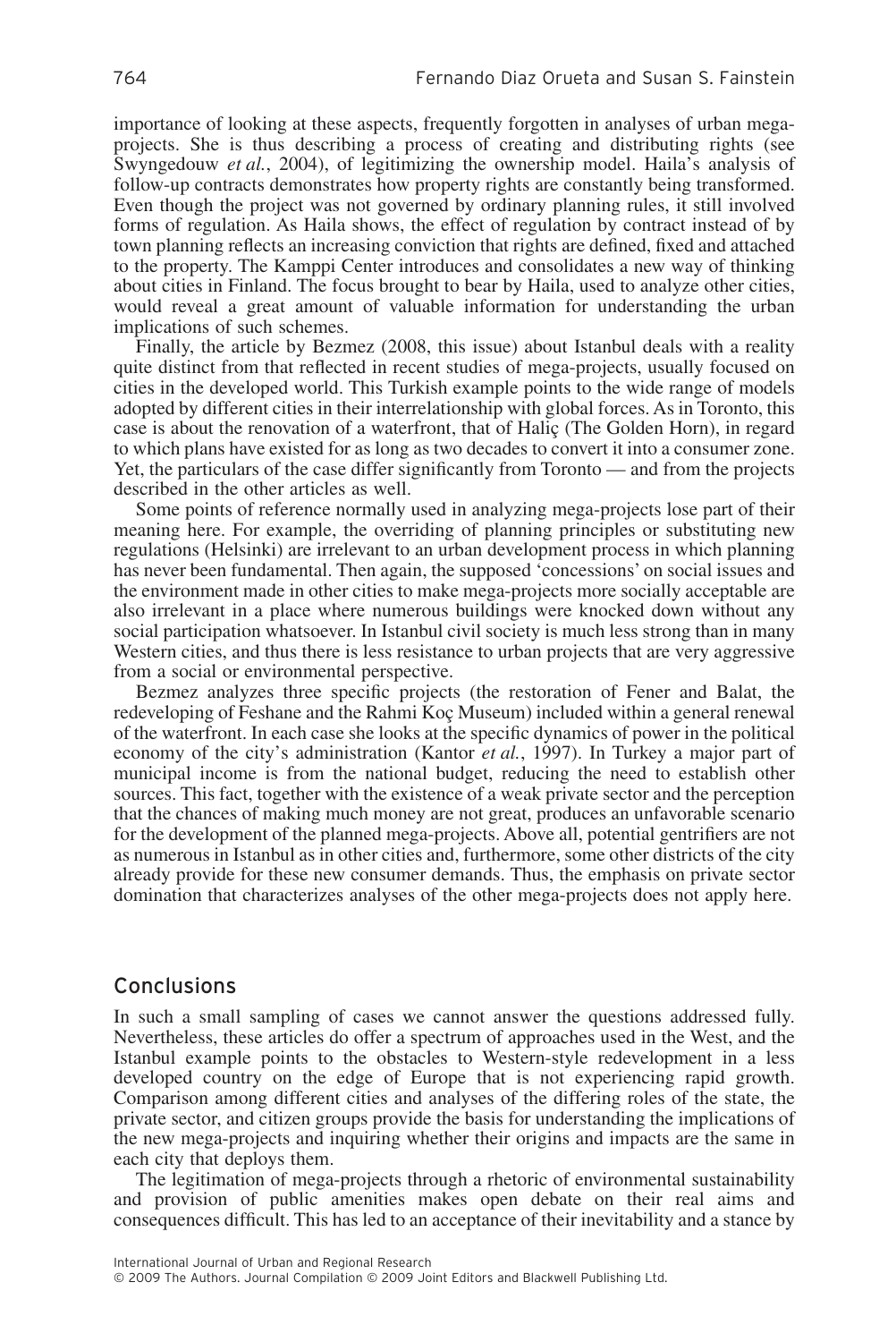potentially oppositional groups in which they bargain for benefits ('planning gain' in British terminology) rather than questioning the underlying logic of the programs. In a sense, this way of assuming the presence of new mega-projects has also permeated urban research, which interprets them as a given fact of the new urban reality rather than discussing alternatives to them.

The result of the analysis here shows the growing convergence of North American and European projects. This convergence is visible in their physical form, their financing and in the role played by the state in a world marked by neoliberalism. The strategic action of the state supporting most of these projects or its crucial collaboration with the private initiative does not mean a break with the neoliberal paradigm. An analysis of each of the mega-projects and its particular conditions (who will benefit? what will be the urban consequences? etc.) helps us to establish the importance of neoliberalism for understanding these processes. At the same time, the new projects do display a greater environmental sensitivity and commitment to urbanity than the modernist schemes of an earlier epoch.

The case studies in this symposium were developed before the global financial crisis of 2008. If the past is any guide, progress on them will be halted at least for the short term. The private participants cannot access credit; the public sector is facing budgetary shortfalls; and demand for new space has disappeared. After the recession in property markets of 1991 a number of major projects including Canary Wharf in London and Times Square in New York went into suspension (Fainstein, 2001). When they were revived later in the decade, aspects of them were improved even while their general outlines remained the same. Probably a similar trajectory will affect the current schemes described here. One characteristic of both the old and new mega-projects is that the timeline for their completion is long, economic and political changes occur alongside their development, and rarely do the completed projects conform entirely to the initial proposals.

Fernando Diaz Orueta (fernando[.diaz@ua.es](mailto:diaz@ua.es)), Department of Sociology II, University of Alicante, Campus San Vicente del Raspeig, Ap. Correos 99, Alicante 03080, Spain, and Susan S. Fainstein [\(sfainstein@aol.com\), De](mailto:sfainstein@aol.com)partment of Urban Planning and Design, Harvard University Graduate School of Design, Gund Hall, 48 Quincy Street, Cambridge, MA 02138, USA.

#### References

- Altshuler, A. and D. Luberoff (2003) *Mega-projects*. Brookings Institution, Washington, DC.
- Anderson, M. (1964) *The federal bulldozer*. MIT Press, Cambridge, MA.
- Bezmez, D. (2008) The politics of urban waterfront regeneration: the case of Haliç (the Golden Horn), Istanbul. *International Journal of Urban and Regional Research* 32.4, 815–40.
- Brenner, N. (2004) New state spaces. *Urban governance and the rescaling of statehood*. Oxford University Press, Oxford.
- Brenner, N. and N. Theodore (eds.) (2004) *Spaces of neoliberalism. Urban restructuring in North America and Western Europe*. Blackwell, Oxford.
- Castells, M. (1978) *City, class and power*. Macmillan, London.
- Centre on Housing Rights & Evictions (COHRE) (2007). Fact Sheet — Beijing. Geneva: COHRE [WWW document]. URL [http://www.cohre.org/](http://www.cohre.org) view\_page.php?page\_id=290#i788 (accessed 23 October 2008).
- Del Cerro, G. (2007) *Bilbao: Basque pathways to globalization*. Elsevier, Amsterdam.
- Díaz Orueta, F. (2007) Madrid: urban regeneration projects and social mobilization. *Cities* 24.3, 183– 93.
- Duhau, E. (2001) La megaciudad en el siglo XXI. De la modernidad inconclusa a la crisis del espacio público [The mega-city in the 21st century. From incomplete modernity to the crisis of public space]. Paper presented at the XXIII Congreso de

<sup>© 2009</sup> The Authors. Journal Compilation © 2009 Joint Editors and Blackwell Publishing Ltd.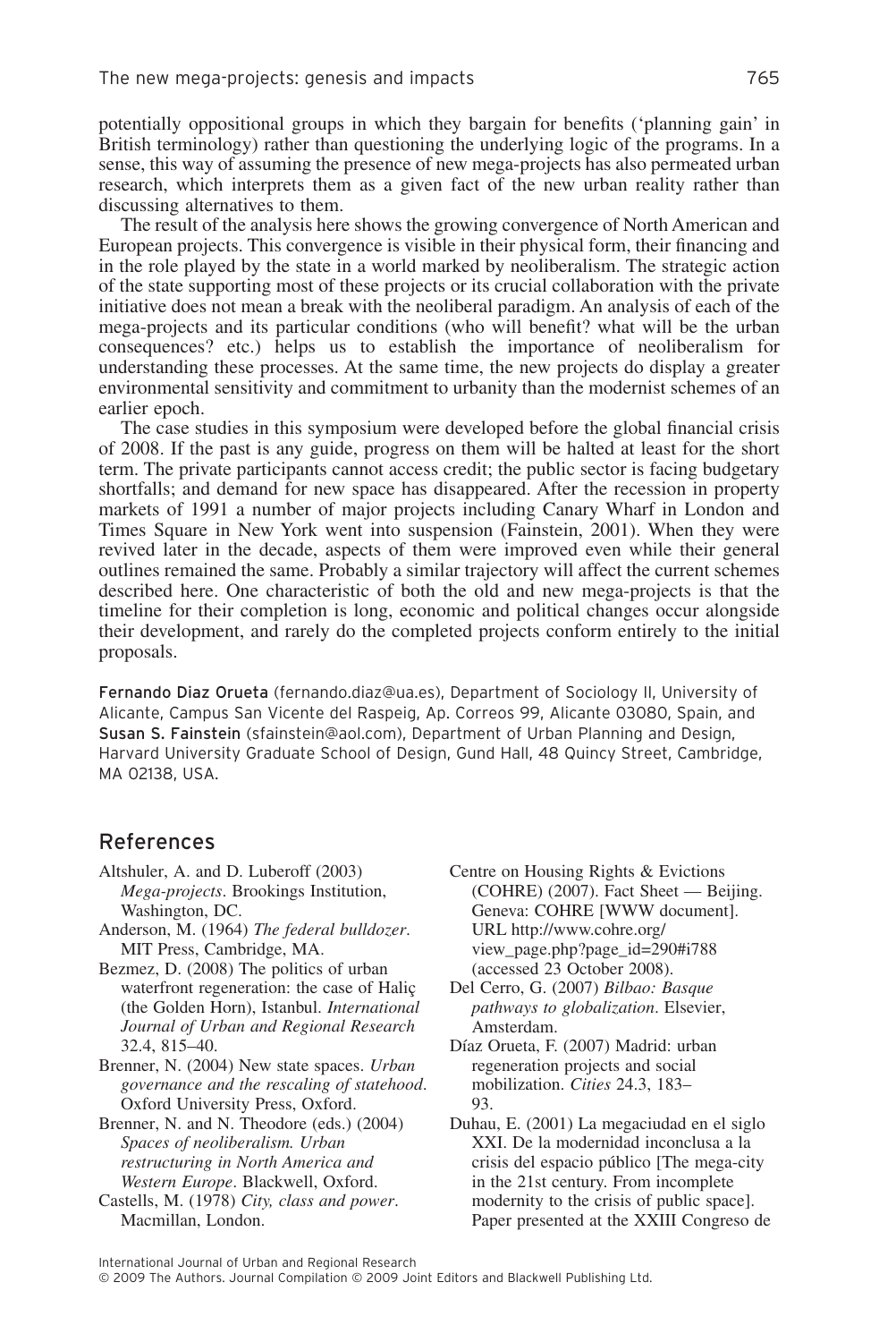la Asociación Latinoamericana de Sociología (ALAS), Antigua, Guatemala, 28 October to 2 November 2001.

- Fainstein, S., N. Fainstein, D. Judd, M. Smith and R. Child Hill (1986) *Restructuring the city*. Revised edition, Longman, White Plains, NY.
- Fainstein, S. (2001) *The city builders*. Revised edition, University Press of Kansas, Lawrence, KS.
- Fainstein, S. (2008) Mega-projects in New York, London and Amsterdam. *International Journal of Urban and Regional Research* 32.4, 767–84.

Gans, H.J. (1991) *People, plans, and policies*. Russell Sage, New York.

Haila, A. (2008) From Annankatu to Antinkatu: contracts, development rights and partnerships in Kamppi, Helsinki. *International Journal of Urban and Regional Research* 32.4, 804–14.

Hall, P.G. (2002) *Cities of tomorrow*. Third edition, Blackwell, Oxford.

Hamnett, C. and N. Shoval (2003) Museums as flagships of urban development. In L. Hoffman, S. Fainstein and D. Judd (eds.), *Cities and visitors. Regulating people, markets and city space*, Blackwell, Oxford.

Harloe, M. (1995) *The people's home*. Blackwell, Oxford.

- Hoffman, L., S. Fainstein and D. Judd (eds.) (2003) *Cities and visitors. Regulating people, markets and city space*. Blackwell, Oxford.
- Jacobs, J. (1961) *Death and life of great American cities*. Vintage, New York.

Kantor, P., H. Savitch and S. Vicari (1997) The political economy of urban regimes: a comparative perspective. *Urban Affairs Review* 32.3, 348–78.

Lehrer, U. and J. Laidley (2008) Old mega-projects newly packaged? Waterfront redevelopment in Toronto. *International Journal of Urban and Regional Research*, 32.4, 786–803.

Logan, J. and H. Molotch (2007). *Urban Fortunes*, 20<sup>th</sup> anniversary edition. University of California Press, Berkeley.

Lourés, M.L. (1997) Centro histórico e investigación urbana en América Latina [The historic center and urban research in Latin America] *América Latina Hoy* 15, 49–53.

Lourés, M.L. (2001) Del concepto de monumento histórico al de patrimonio cultural [From the concept of the historic monument to that of cultural patrimony]. *Revista de Ciencias Sociales* 94, 141–50.

Lungo, M. (2002) Large urban projects. A challenge for Latin American cities. *Land Lines*, 14.4 [WWW. document]. URL [http://www.lincolninst.edu/pubs/](http://www.lincolninst.edu/pubs) PubDetail.aspx?pubid=544 (accessed 23 October 2008).

Naredo, J.M. (2006). Economía, poder y megaproyectos [Economy, power and mega-projects]. Paper presented at *X Jornadas de Economía Crítica*, Barcelona, Spain 23–5 March 2006.

Newman, P. (2007) 'Back the bid': the 2012 Summer Olympics and the governance of London. *Journal of Urban Affairs* 29.3, 255–67.

Rodríguez, A., F. Moulaert and E. Swyngedouw (2001) Nuevas políticas urbanas para la revitalización de las ciudades en Europa [New urban policies for the revitalization of cities in Europe]. *Ciudad y Territorio. Estudios Territoriales* 33,129, 409–24.

- Scott, J.C. (1998). *Seeing like a state*. Yale University Press, New Haven.
- Shatkin, G. (2008) The city and the bottom line: urban mega-projects and the privatization of planning in Southeast Asia. *Environment and Planning A* 40.2, 383–401.

Swyngedouw, E., F. Moulaert and A. Rodríguez (2004) Neoliberal urbanization in Europe: large scale urban development projects and the new urban policy. In N. Brenner and N. Theodore (eds.), *Spaces of neoliberalism. Urban restructuring in North America and Western Europe*, Blackwell, Oxford.

Zukin, S. (1998) Urban lifestyles, diversity and standardization in spaces of consumption. *Urban Studies* 15.5/6, 825–39.